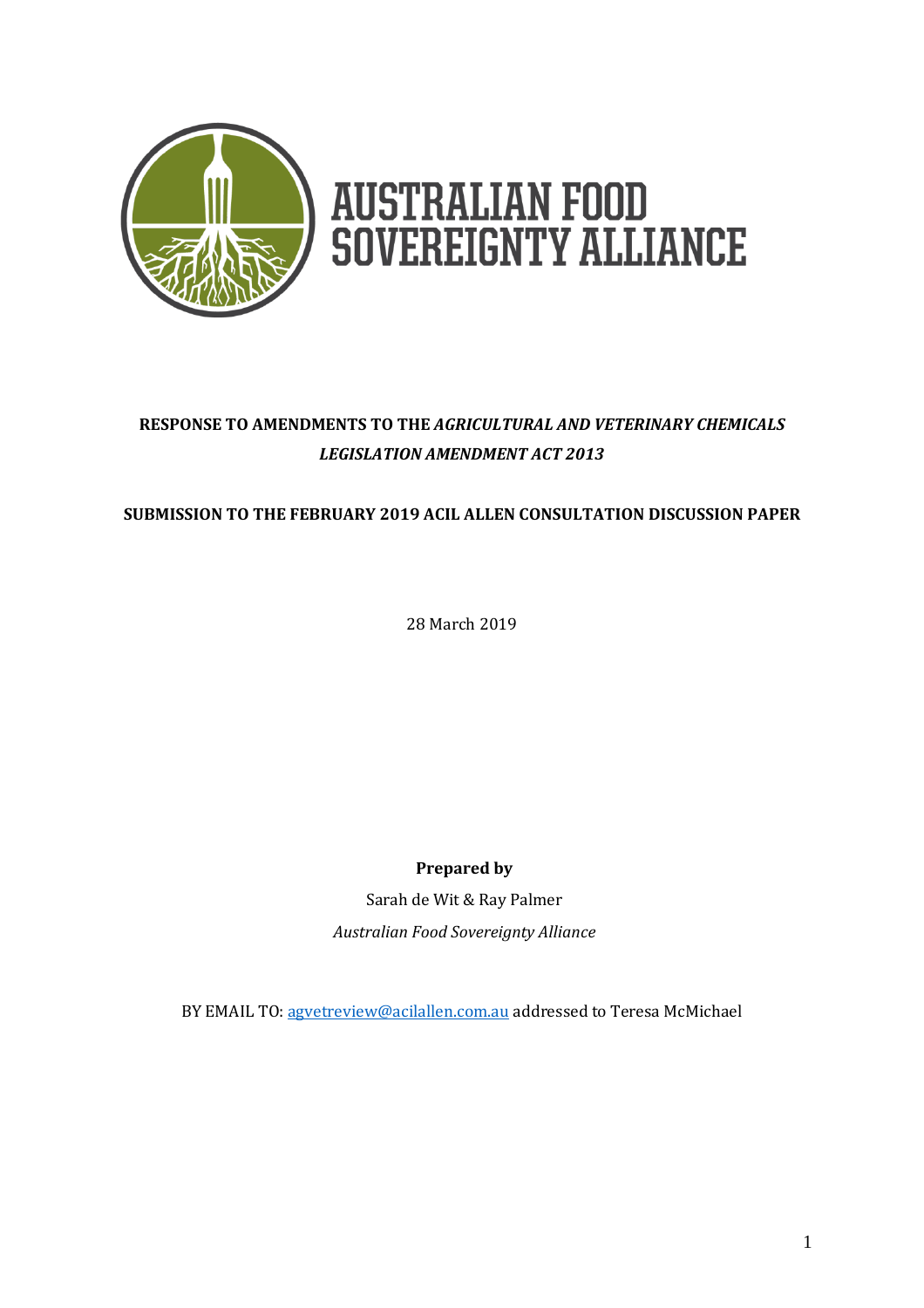# **The Australian Food Sovereignty Alliance (AFSA) as a key stakeholder**

The Australian Food Sovereignty Alliance (**AFSA**) is a farmer-led incorporated association made up of organisations and individuals working together towards a world in which people can create, manage, and choose their food and agriculture system. AFSA is an independent organisation and is not aligned with any political party. We have around 700 individual, organisational, business, and farm members.

As a farmer-led organisation, AFSA provides a balanced voice to represent farmers. We connect Australian farmers for farmer-to-farmer knowledge sharing, work with government for scaleappropriate and consistent regulations and standards for small-scale farming, and advocate for fair pricing for those selling to the domestic market.

We are part of a robust global network of farmer-led organisations involved in food security and food sovereignty policy development and advocacy. We are members of the International Planning Committee for Food Sovereignty (IPC), La Via Campesina – the global movement of peasant farmers, and Urgenci: the International Network for Community-Supported Agriculture, and we have strong relationships with Slow Food International and its Australian chapters. We also support the Australasian representative on the Civil Society Mechanism (CSM), which relates to the UN Committee on World Food Security (CFS).

AFSA works extensively with primary food producers and consumers across Australia. Our committee has consisted of published academics and lecturers from the University of Melbourne, RMIT, Deakin University, University of Tasmania, University of Sydney, and QUT. We have also had representation from farmers from every state, and local advocates and campaigners such as Open Food Network, Food Connect, Friends of the Earth, Regrarians, Fair Food Brisbane, and the Permaculture Network.

Our vision is to enable regenerative farming businesses to thrive. Australians increasingly care about the way their food is produced, including its social and environmental impacts. They seek out food that is grown locally and without damage to the environment.

Food produced on regenerative farms is increasingly in demand, and we believe it is critical that government heeds changing community expectations, and facilitates, supports, and encourages the growth and viability of regenerative agriculture while protecting the environment and human and animal health.

Our president Tammi Jonas, also a small-scale pastured pig and cattle farmer from Hepburn Shire, Victoria, was recently engaged to become an Industry Advisory Group member of the [Regenerative](https://www.facebook.com/regener8ag/?ref=page_internal) Agriculture Alliance, a collaboration led by Southern Cross University (SCU) to support Australian farms, foresters and fishers by building on the foundations of the successful national Farming Together program and by leveraging SCU's existing scientific and research capabilities. The alliance brings together resources, knowledge and expertise of SCU and external partners across regenerative agriculture and primary production.

Regenerative agriculture is an approach to food and farming systems which aims to regenerate biodiversity, soil, water and nutrient cycles, economies and communities. Depending on their specific contexts, regenerative farmers will use ideas from many fields to guide their decision making. Disciplines such as permaculture, agroecology, agroforestry, restoration ecology, Keyline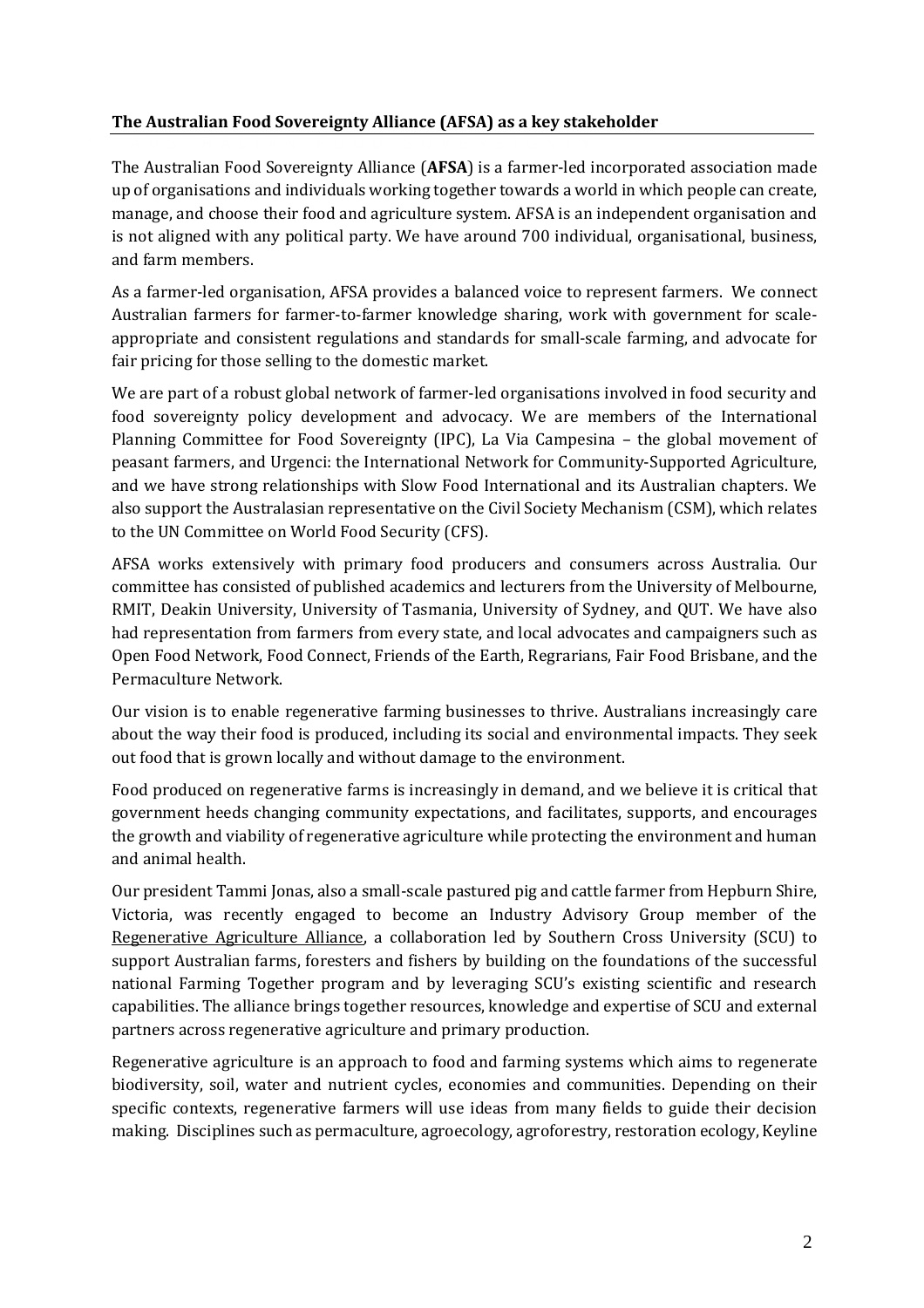design, holistic management, soil biology, natural sequence farming, indigenous farming knowledge and others are all used by regenerative managers.<sup>1</sup>

AFSA is dedicated to representing our members and has engaged in a number of law reform submissions, including:

- 1. The Victorian Planning for Sustainable Animal Industries review, where we were invited as a key stakeholder and contributed significantly to the policy planning consultations and where we met regularly with the Department of Planning, Water and Environment and the Department of Economic Development, Jobs, Roads and Transport to formulate better outcomes for scale-appropriate planning;
- 2. The NSW Planning Reforms to the State Environmental Planning Provisions relating to animal industries, which were heavily influenced by the Victorian planning reforms made earlier;
- 3. The NSW Fresh Food Parliamentary Inquiry, where we were invited as key stakeholders to the Parliamentary Inquiry held last year;
- 4. The Australia and EU Fair Trade Agreement negotiations held at the Department of Foreign Affairs and Trade last year, where we engaged alongside other key food stakeholders for food industries and advocacy groups across Australia and supported the development of fair, consistent, transparent and scale-appropriate trading relations between peoples and countries, in which the benefit of all peoples and the environment is paramount;
- 5. The Victorian Planning Provisions Land Use Terms review in 2018;
- 6. The Productivity Commission on the regulatory burden of PrimeSafe and other meat regulations in 2015;
- 7. The National Animal Welfare Standards and Guidelines Review in relation to the welfare of poultry in 2018; and
- 8. Many others.

AFSA supports fair, consistent, transparent and scale-appropriate regulation of food and agriculture, built in democratic consultation with the community, to ensure it is produced and distributed safely. AFSA does not support regulation that is used to prohibit access to food produced and distributed in ecologically-sound and ethical ways.

## **Food Sovereignty**

"Food sovereignty asserts the right of peoples to nourishing and culturally-appropriate food produced in ethical and ecologically-sound ways, and their right to collectively

<sup>&</sup>lt;sup>1</sup> Farming Democracy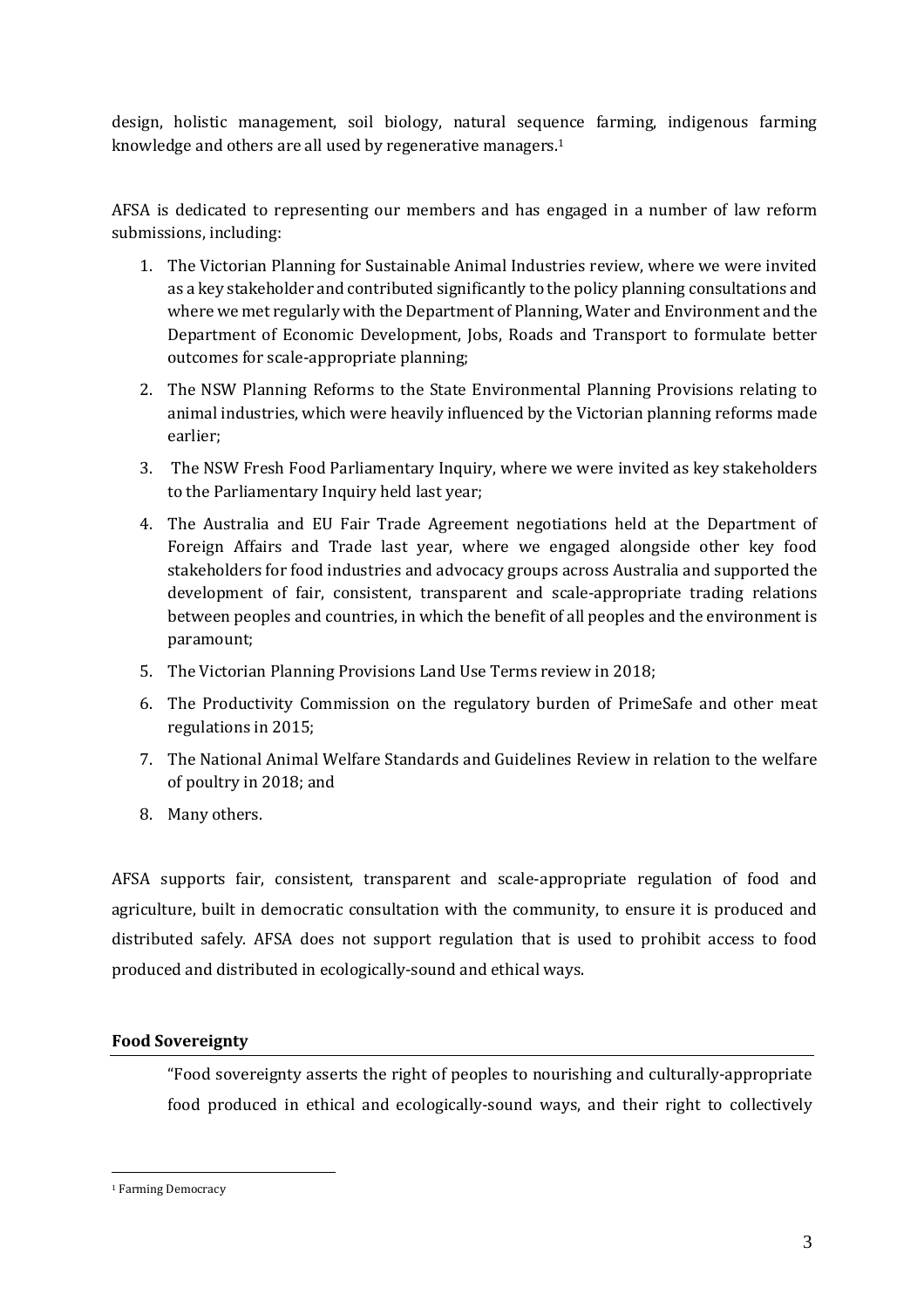determine their own food and agriculture systems." (Australian Food Sovereignty Alliance)<sup>2</sup>

The concept, more akin to a manifesto, incorporates a wide array of political and ecological projects. Its invention is commonly attributed to members of the peasant organisation La Via Campesina in 1996. They declare that the people who produce, distribute, and consume food should be in control of the mechanisms and policies of food production and distribution.

*Food sovereignty* is to be distinguished from *food security* by taking the issue of access to adequate food even further and making it a subject of fundamental rights and democracy. This makes it a matter of ideology arguably more radical than the slightly vague definition of *food security* as *'access by all people at all times to enough food for an active and healthy life' <sup>3</sup>* . Food activist and economist Raj Patel <sup>4</sup> argues that, in fact, a prerequisite for food security is food sovereignty.

## **Response to the Discussion Paper**

The Discussion Paper outlines seven points of amendment.

- *1. enhancing the consistency, efficiency and transparency of agvet chemical approvals, registrations and reconsiderations through development, publication and implementation of a risk framework, to which the APVMA must have regard, and legislative amendments to align regulatory effort with chemical risk*
- *2. ensuring the ongoing safety of agvet chemicals and improving the effectiveness and efficiency of then current agvet chemical reconsideration arrangements by implementing a mandatory reapproval and re-registration scheme, designed to identify any potentially problematic chemicals while minimising any negative impacts on affected businesses*
- *3. improving the efficiency and effectiveness of assessment processes for agvet chemicals applications for approval, registration and variation, and improving the timeliness of agvet chemical approvals, registrations and reconsiderations*
- *4. improving the ability of the APVMA to enforce compliance with its regulatory decisions by providing the APVMA with a graduated range of compliance enforcement powers and introducing a power to apply statutory conditions to registrations and approvals*
- *5. improving consistency in data protection provisions and removing disincentives for industry to provide data in support of ongoing registration of agricultural and veterinary chemicals*
- *6. addressing perceptions of a conflict of interest by providing for an agency other than the APVMA to collect the chemical products levy, should it be cost effective to do so*

<sup>2</sup> Australian Food Sovereignty Alliance, About, http://afsa.org.au/about/.

<sup>3</sup> FAO, World Summit on Food Security. Declaration of the World Summit on Food Security (Rome: Food and Agricultural Organisation of the United Nations, 2009), http://www.fao.org/fileadmin/templates/wsfs/Summit/Docs/Final\_Declaration/WSFS09\_Declaration.pdf.

<sup>4</sup> Raj Patel, 'Food Sovereignty', *The Journal of Peasant Studies* 36, no. 3 (2009).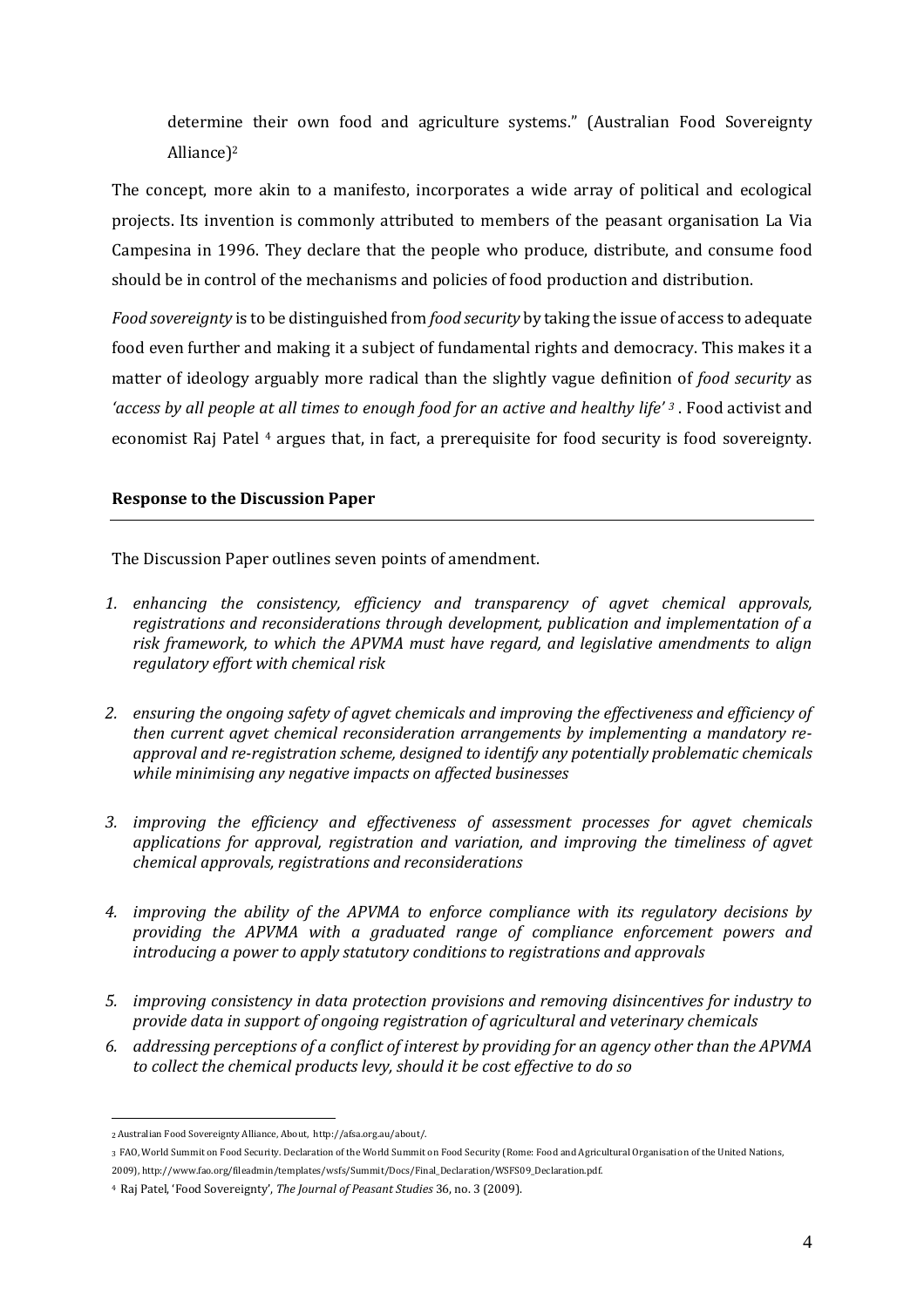*7. providing greater certainty to the Australian public that agvet chemicals approved for use in Australia are safe by clarifying that the first priority of the regulatory system is the health and safety of human beings, animals and the environment.* 

#### **Operation versus implementation**

 $\overline{a}$ 

We submit the APVMA Amendment Act is effectually inoperative in terms of achieving the reforms listed, with particular reference to point 7 above. The Amendments do not provide greater certainty, if any, to the Australian public that agvet chemicals approved for use are safe.

We acknowledge that this review will narrowly focus on the operation rather than the implementation of the amendments. We note that the 2017 Australian National Audit Office (ANAO) Report and the 2018 report by the House of Representatives Standing Committee on Agriculture and Water Resources already considered implementation.

Nevertheless, the scope of this review is unclear, considering that the objective of the ANAO's Report was not only to assess APVMA's implementation of reforms but also the extent to which the APVMA achieved **operational** efficiencies and reduced 'cost burden' on regulated entities. There is clearly some overlap between past and current reviews of the APVMA. Such staggered, narrow-focussed reviews are often inaccessible for those beyond the applicant level, in other words those who will be largely affected by regulatory reviews, such as farmers, animals and eaters. The current regulatory structure operates by restricting the scope of reviews for a particular audience. This has led to a lack of public confidence and participation in reviews relating to the APVMA. In addition, many comments made to such reviews have been limited by way of APVMA's regulatory scope going only so far as the point of sale, effectively blocking the link of causation between the harmful effects of approved chemicals and the national regulator.

The problem remains that the evidence required for this review is tailored to a corporate forum of chemical producers who can afford to pay up to (and if not more than) \$96, 135 in fees for approval, registration and product labelling.<sup>5</sup> Their funding and research is the basis of APVMA's operation. More consultation should be open to members of the public and users of the system in order to improve the operation of laws relating to APVMA and to protect the health of humans, animals and the environment.

<sup>5</sup> We note that our submission does not advocate for lowered costs but makes the case that the National Registration Scheme was not designed for approving sustainable alternatives and therefore viable alternatives lack competitive advantage over mainstream harmful chemicals and organophosphates.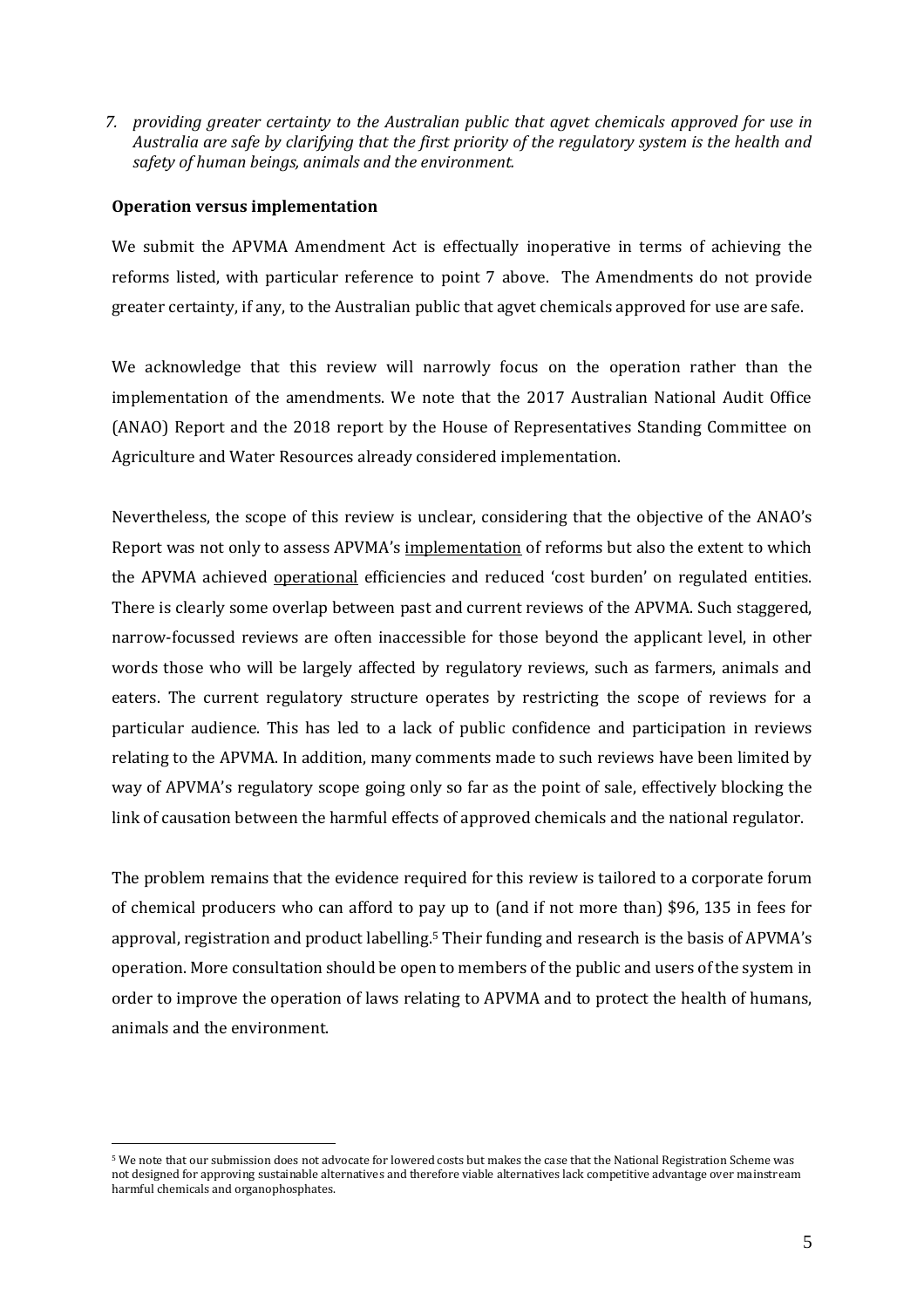While we appreciated the opportunity to submit a response to the more accessible review on APVMA's independence last year, in this review our evidence as stakeholders is limited because we do not engage directly with the National Registration Scheme for agricultural and veterinary chemicals (agvet chemicals).

There are certain operational intricacies of the APVMA's effectiveness, for example notifiable and prescribed variations, that we cannot comment on for this reason. For the purposes of this inquiry, we focus our comments on the inefficiencies of the operation of the Amendments in particular to point 7.

### **Recommendation**

In the interests of regulatory improvement, make reviews of the APVMA more accessible to the Australian public in order to progress the operation of the Amendment Act.

# **Discussion Point 7: "providing greater certainty to the Australian public that agvet chemicals approved for use in Australia are safe by clarifying that the first priority of the regulatory system is the health and safety of human beings, animals and the environment."**

Greater certainty to the Australian public as to the safety of agvet chemicals can be achieved by entitling the Australian public to:

- 1. complete and guaranteed certainty, rather than "greater certainty"; and
- 2. clearer regulatory intentions shown in the Amendments where the first priority of the regulatory system is the health and safety of human beings, animals and the environment.

The above guarantee and priority have not been shown by the Amendments in operative terms and in a number of ways as outlined below.

Section 2 of the Amendment Act prescribes changes to section 1 of the Code set out in the Schedule, inserting at section 1A how the Code is to be implemented. First, the Code recognises that:

*(a) the furthering of trade and commerce between Australia and places outside Australia; and*

*(b) the present and future economic viability and competitiveness of primary industry which relies on access to chemical products and their constituents; and*

*(c) a domestic industry for manufacturing and formulating chemical products and their constituents;*

*are essential for the well-being of the economy and require a system for regulating chemical products and their constituents that is cost effective, efficient, predictable, adaptive and responsive.*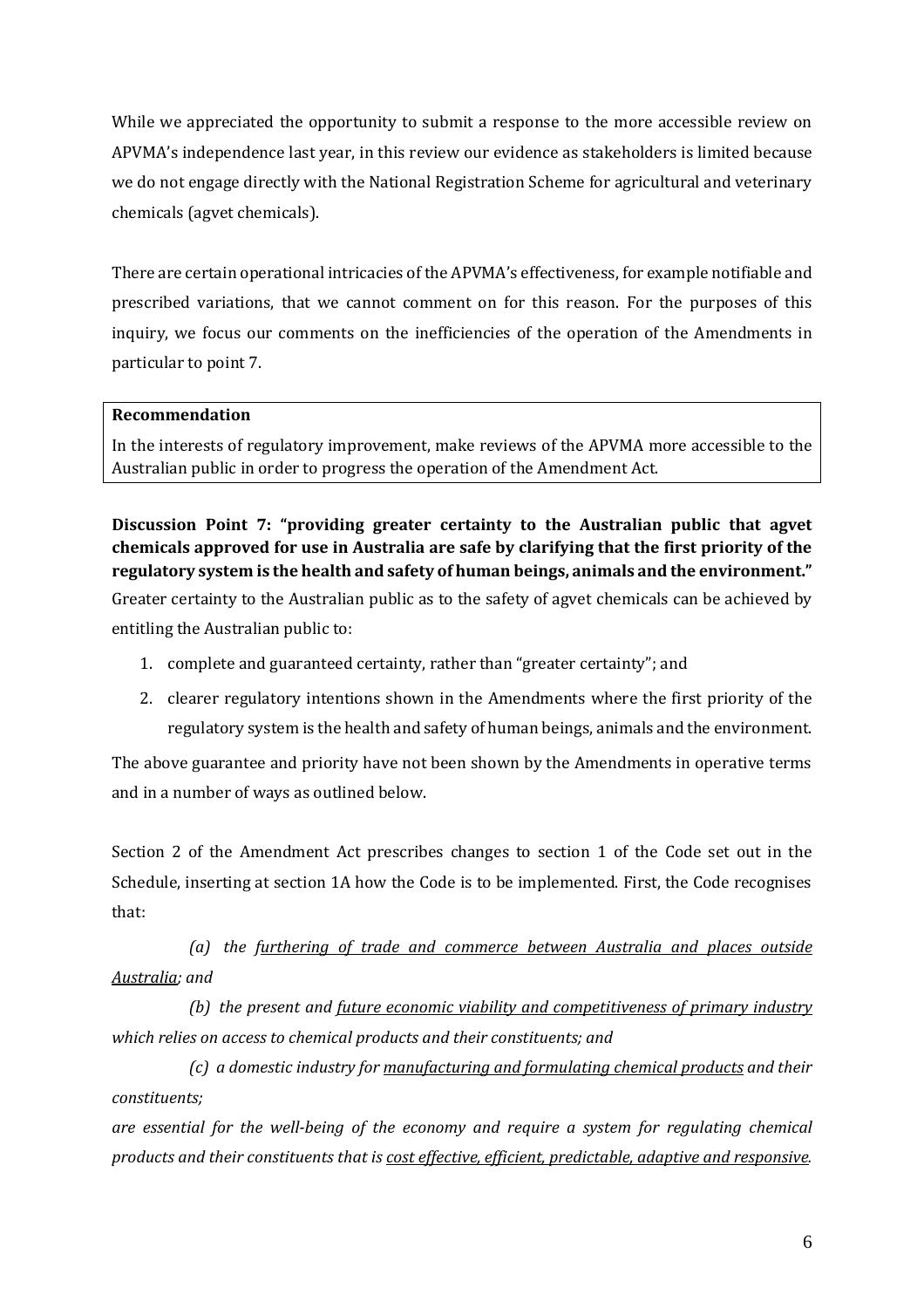Second, and somewhat supplementary to section  $1A(a)$  to (c), the Amendments require at section 2 for the Code to be implemented in a manner that:

 *(a) recognises that the health and safety of human beings, animals and the environment is the first priority of the system for regulating chemical products and their constituents, in part to ensure that the use of chemical products at the present time will not impair the prospects of future generations; and*

 *(b) reflects established best-practice principles for the assessment and management of risk, based on science; and*

 *(c) balances regulatory effort and any burden imposed by the system of regulation on:*

 *(i) holders of approvals, registrations, permits and licences; and*

 *(ii) the domestic industry for manufacturing and formulating chemical products and their constituents; and*

 *(iii) the users of chemical products;*

 *with the risk of the use of the products and constituents to the health and safety of human beings, animals and the environment; and*

 *(d) recognises that the use of chemical products that pose unmanageable risks to the health and safety of human beings, animals and the environment is not appropriate in Australia; and*

 *(e) promotes community confidence in the regulation of chemical products and their constituents, is open and accountable, and gives opportunity for public involvement and participation; and*

 *(f) secures compliance with this Code through appropriate, proportionate, consistent and effective compliance and enforcement measures.*

Our interpretation of the above presents the following inconsistencies between the intent of the Amendment Act and the operation of its sections:

- 1. As a stated first priority amendment, the health and safety of human beings, animals and the environment should be placed first, ahead of all other implementation objectives of the Amendment Act. In terms of legislative interpretation, it would be inconsistent for this amendment to be ordered after section  $1(a)$  (b) and (c). Section  $2(a)$  should be placed first to demonstrate the intent to prioritise health and safety in operation.
- 2. The Amendment Act to date has failed to provide an opportunity for public involvement and participation for the reasons outlined under Operations versus Implementation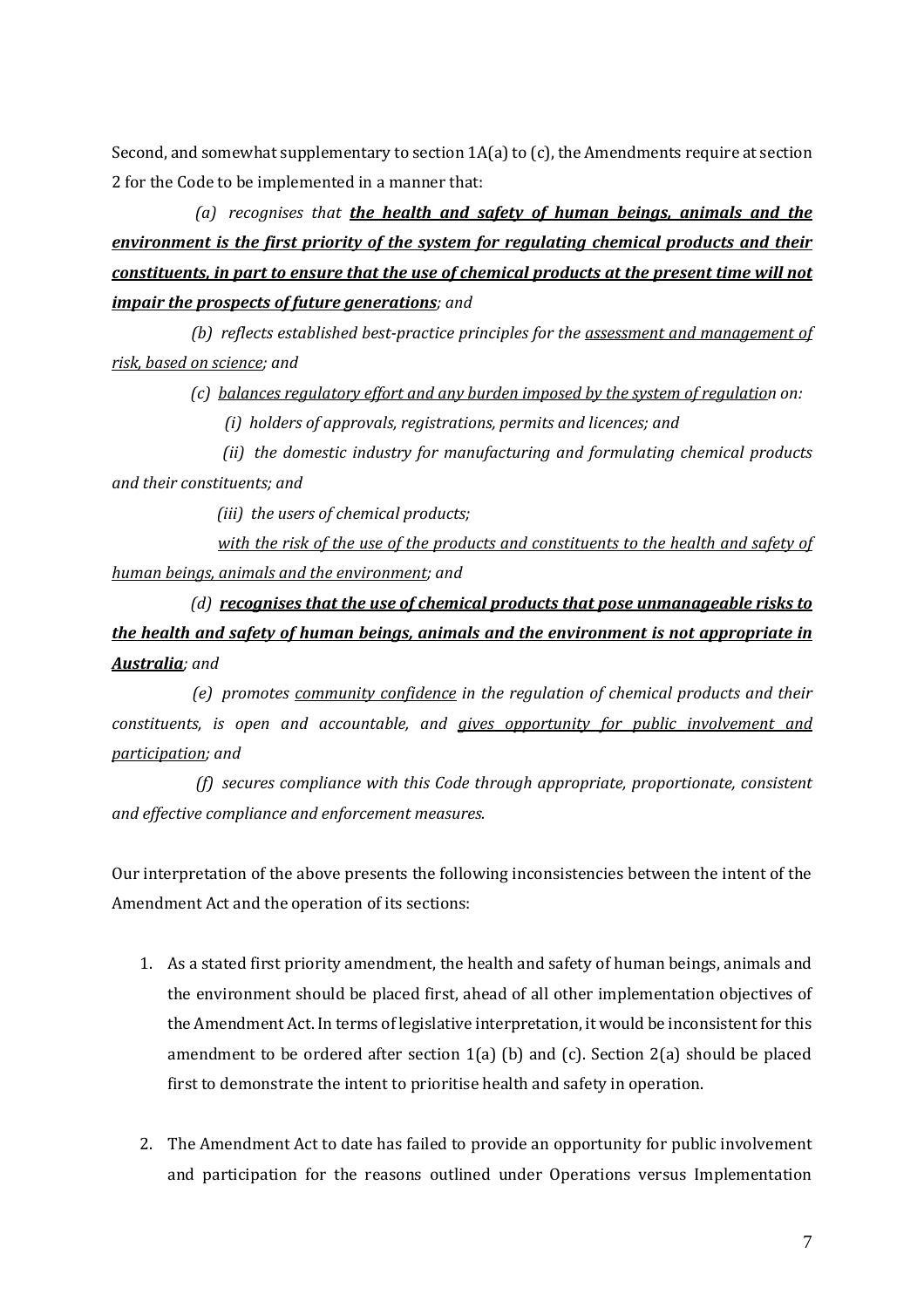above, and further as shown by the disempowerment of lobby groups seeking stricter regulation of agvet chemicals applied on farms and as residues on food.

ACIL Allen further entrenches the failing operation of the Amendment Act by listing point 7 of ACIL Allen's Discussion Paper last. By listing this point last in the Discussion Paper, ACIL Allen makes the impression that health and safety is more an addendum to the Amendments than a first priority. Listing this amendment last sends a message that the APVMA's activities promote environment benefits or "friendliness", but this portrayal is unsubstantiated and misleading.<sup>6</sup>

We submit that the construction of this amendment is obscure and doubtful. The use of the word 'clarifying' infers that the purpose of the amendment is to prioritise health and safety despite evidence to the contrary. This year, the United Nations released a report on The [State](http://www.fao.org/3/CA3129EN/ca3129en.pdf) of the World's [Biodiversity](http://www.fao.org/3/CA3129EN/ca3129en.pdf) for Food and Agriculture, highlighting the urgent need for changes in land and water use and management, especially in regards to the over-use of pesticides. This report offers strong evidence was to why Australia should transition away from intensive agricultural inputs.

The report references documented evidence presented by the Food and Agriculture Organisation (FAO) on the unintended negative impacts of pesticide on soil biodiversity, and the urgent need to reduce "technology used to control pests, weeds or diseases that is toxic to non-target organisms and is a potential threat to associated biodiversity." Eliminating the application of pesticides and engaging integrated pest management is listed as a potential measure to promote biodiversity and improve pollination.

According to this report, a main driver of biodiversity loss is the "[m]ismanaged, excessive or inappropriate use of external inputs (overapplication of fertiliser and pesticides, excessive use of antibiotics or hormones, nutrient loading, including from use of imported feed, ocean acidification, CO2 fertilization, chemical and particulate pollutants, etc.)".

As such, we suggest that the amendment read as follows:

*"providing absolute certainty to the Australian public that agvet chemicals approved for use in Australia are safe by ensuring that the first priority of the regulatory system is the health and safety of human beings, animals and the environment."*

<sup>6</sup> Such unsubstantiated and deceptive claims are otherwise known as "greenwashing".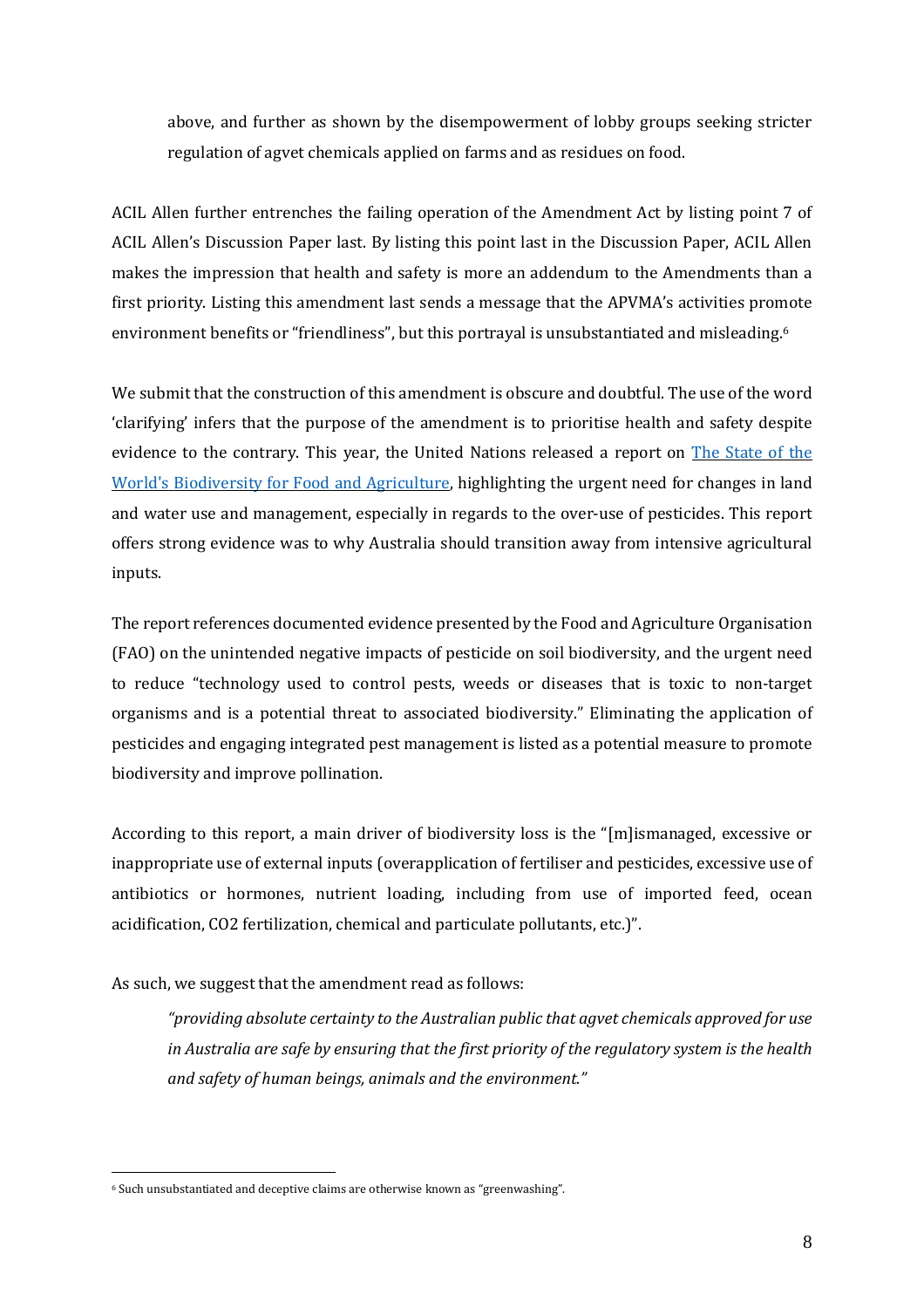The operation of amendments relating to health and safety should not be a "clarification" but rather set a clear objectives to safeguard the health and safety of human beings, animals and the environment. To use the term "clarification" assumes that the status quo guarantees health and safety which is not necessarily the case.

We seek certainty and a guarantee that the status quo of agvet chemical regulation will channel its focus less on the effectiveness of chemicals and more consistently on protecting health and safety. To the contrary, the Amendment Act outlines the need to "balance" health and safety of human beings, animals and the environment with "any burden imposed on the system of regulation". AFSA strongly rejects the notion that a regulatory system designed to regulate harmful and potentially lethal chemicals should orchestrate such a balancing act. The core purpose of a regulatory system ought to be its primary users and beneficiaries including humans, animals and the environment, without which the agvet chemical system would be of no use to the Australian public.

In order for amendments relating to health and safety to operate successfully, the Amendment Act must make clearer standards in the interests of statutory interpretation and the health of living beings and biodiversity, which will in turn lead to the improvement of APVMA's regulatory culture and its public perception.

The amendment can only be truly 'operational' if it is put into operation and use. How the amendments are defined in terms of a specific, accessible process should be consistent and clear. Objectives and following sections of the Amendment Act will ultimately define the terms of APVMA's processes. Such operational sections of the Act should have an undisputed practical application.

Without observable changes in the APVMA's regulatory functions, the current expression of the amendments are abstract and in no concrete terms provide a means to test or measure the operation of the amendments. Instead, the Amendments preserve the prioritised "effectiveness" and "timeliness" of the APVMA's functions with no mention of providing direct benefit to the consumers of the National Registration Scheme (i.e. farmers) and its beneficiaries (i.e. the Australian public).

The Amendment Act has failed to address underlying flaws in the agvet regulatory system, namely: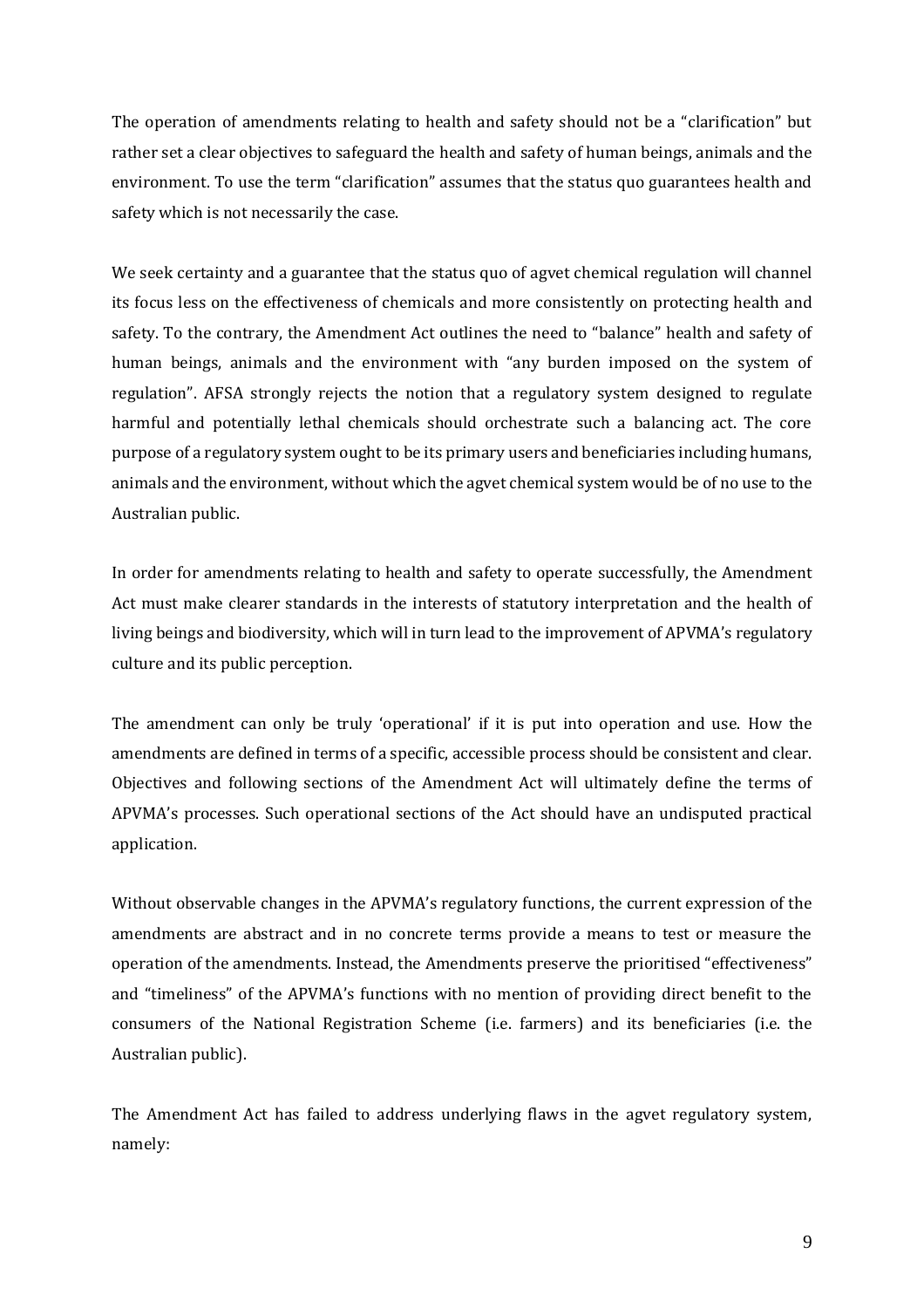- failing to provide accountability to every link in the production chain / food system affected by agvet chemicals, including farmers, eaters, farmworkers, animals, and processors;
- failing to observe the entire food chain in its operational processes (the APVMA is only legislated to approve, register and label agvet products up until the point of sale);
- being limited in scope to see beyond technical / technocratic solutions to agriculture and to prioritise health, economic and legal aspects;
- aggravating environmental degradation and deteriorating soil health;
- failing to recognise low external input farming methods<sup>7</sup> proven to improve biodiversity which sustains the genetic resource base of both crops and animals while improving the chances for natural control of pests and diseases. Biodiversity regenerates the system, improves productivity and the agroecological system's sustainability; and
- failing to provide a pathway for the legal use of commonly available safe substances as substitutes for synthetic agvet chemicals.

# **Guaranteeing the Protection of Farmer Health**

In its submission to the inquiry regarding APVMA's independence last year, Maurice Blackburn, a well-known plaintiff law firm, highlighted what they believe to be core priorities and areas of focus that the APVMA should adopt, based on their experiences with those impacted by pesticides and related chemicals as part of their work.

## In their submission they stated:

 $\overline{a}$ 

*"…genuine care for workers extends further than merely approving a substance as safe to use."*

The need to guarantee health among the population of Australian farmers is evident in their submission:

*"Maurice Blackburn asks the Committee to accept the following recommendations:*

*1. That APVMA should be required to prioritise farmer's health (and prevent disease) over any perceived productivity gains when approving the use of pesticides and chemicals.*

<sup>7</sup> *Low-external-input farming reduces as much as possible the use of external inputs like pesticides, herbicides and synthetic fertilizers and replaces them with internal inputs. The basic principle is that farming is seen as both agro- and ecosystem management. The farmer is managing a farm with coherent diversity. The important concepts are diversification of both crops and animals, crop rotation, and organic matter cycles. Low-external-input agriculture does not prohibit synthetic inputs. It's just that when the principles are applied, the need for synthetics disappears. Techniques vary from the use of traditional knowledge to use of modem bacterial herbicides and insecticides which replace their synthetic equivalents. Mixed cropping, green manuring, composting, use of local organic materials, reduced tillage and biodynamic preparations are also included. These things are little more than common sense*. - *Boudewijn van Elzakker, International Federation of Organic Agriculture Movements (IFOAM)*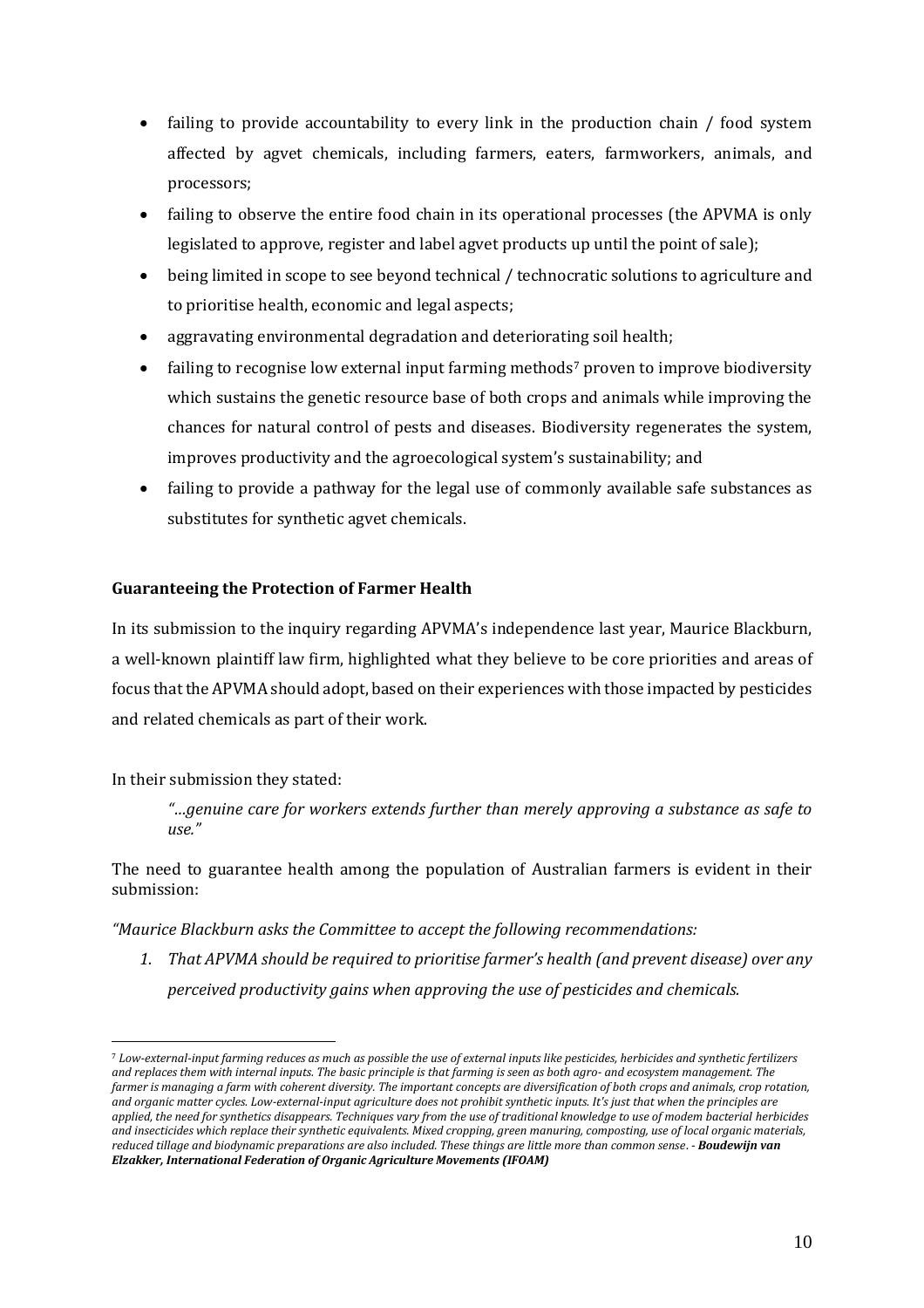- *2. This is particularly so when considering the approval of the 'off-label' use of pesticides such as organophosphates. These are chemicals which are ordinarily banned for use by the community atlarge but have, nevertheless, been approved by the APVMA for certain farming activities.*
- *3. That the APVMA should mandate the provision of education and training of farmers in relation to the world's best practice in the safe use of all pesticides. Maurice Blackburn believes that farmers should need to obtain accreditation from the APVMA in this regard, which should be regularly renewed every 2 or 3 years.*
- *4. That the APVMA should mandate the regular and consistent health testing of all farmers who are using pesticides and chemicals, to ensure that at risk farmers are identified.*
- *5. Recommendations 2 and 3 above are in parallel to the recent changes introduced in the coal mining industry via the Coal Worker Medical scheme.*
- *6. That the APVMA should impose heavy financial penalties for those farm owners who fail to adhere to basic standards in the safe use of pesticides and chemicals. Maurice Blackburn also notes the current focus on preventing industrial deaths, both at the federal level and in several state/territory jurisdictions. We have consistently advocated that death resulting from exposure to an industrial illness that reasonably could have been prevented, should be perceived as industrial manslaughter. Holding employers accountable through heavy financial penalties or criminal sanctions would provide an additional level of deterrence."*

The [National](https://www.farmerhealth.org.au/) Centre for Farmer Health, a centre which aims to improve the health, safety, and wellbeing of farmers, their families and communities, provided blood tests for farmers in order to reduce the effect of exposure to organophosphates. The Centre bases their work on a growing body of evidence pointed towards the detrimental health impacts on farmers who are often unaware of the safety precaution necessary and best practice for handling approved chemicals on the market. Many of whom have been detected for exposure during the Centre's [tracking](https://www.farmerhealth.org.au/page/latest-farmer-health-in-the-news-2018/2018-02-05-blood-test-farmers-using-pesticides-chemical-key-preventing-long-term-health-problems-abc-news) study.

### **Recommendation**

We recommend the Amendment Act guarantee farmer health by ensuring that APVMA be made to regulate for health and safety as early prevention method against pesticide-associated health issues.

ACIL Allen should refer to the above recommendations by Maurice Blackburn and should engage more public participation by farmers so to meet the Amendment Act's requirements at section 1(2)(e) of the Amendment Act.

#### **Guaranteeing a Sound Safety Criteria**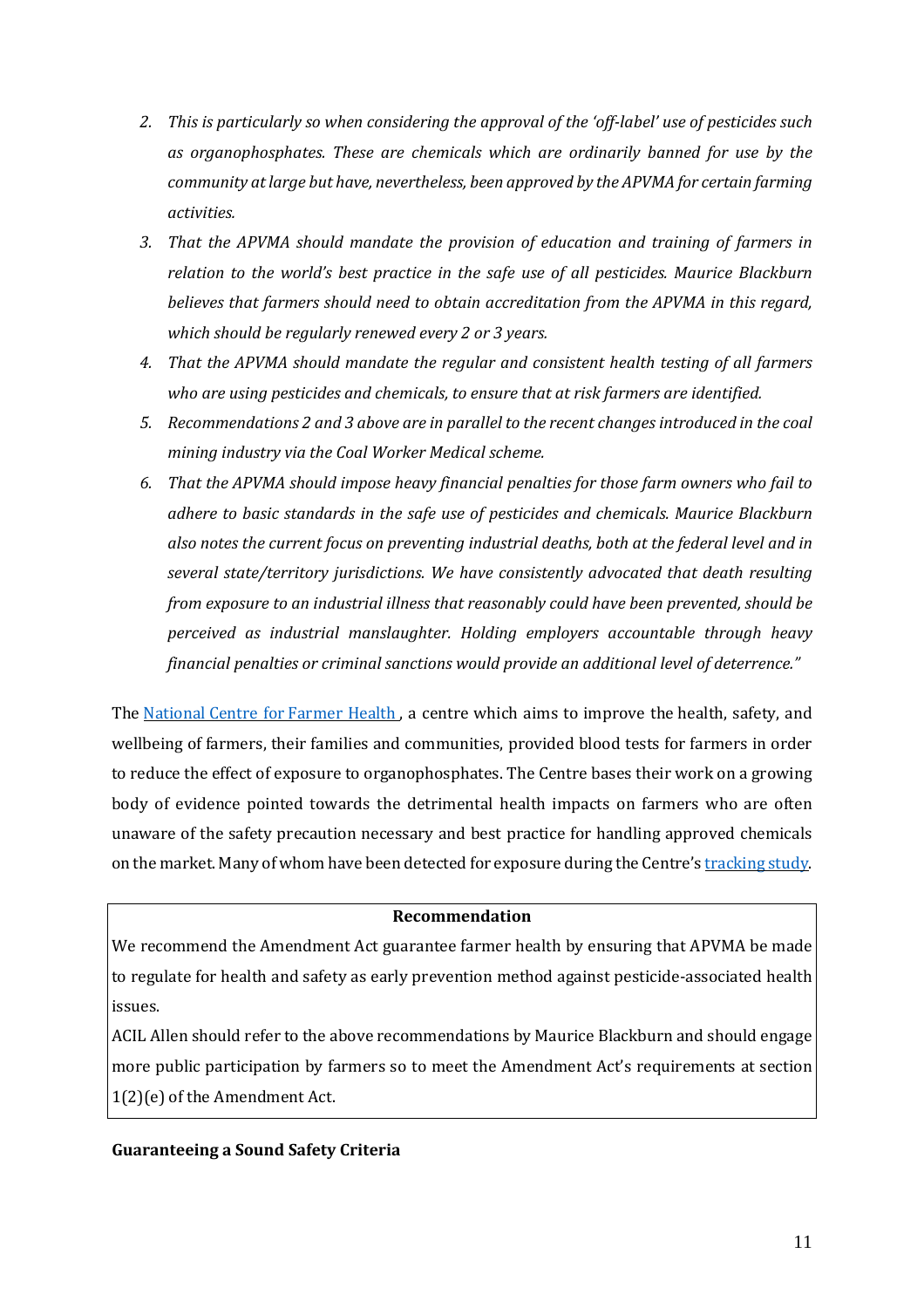Sections 4 and 27 of the Amendment Act are instructive as to the operation of the Amendments. Section 4 requires replacement of subsection 3(1) of the Code set out in the schedule, where "safety criteria and trade criteria" is added to the definition of 'adequate'.

Section 27 directs further changes to the Code by inserting a definition of "meets the safety criteria" at section 5A:

## *5A Definition of meets the safety criteria*

 *(1) An active constituent or chemical product meets the safety criteria if use of the constituent or product, in accordance with any instructions approved, or to be approved, by the APVMA for the constituent or product or contained in an established standard:*

 *(a) is not, or would not be, an undue hazard to the safety of people exposed to it during its handling or people using anything containing its residues; and*

 *(b) is not, or would not be, likely to have an effect that is harmful to human beings; and*

 *(c) is not, or would not be, likely to have an unintended effect that is harmful to animals, plants or things or to the environment.*

 *(2) For the purposes of being satisfied as to whether an active constituent meets the safety criteria, the APVMA:*

 *(a) must have regard to the following:*

 *(i) the toxicity of the constituent and its residues, including metabolites and degradation products, in relation to relevant organisms and ecosystems, including human beings;*

 *(ii) the method by which the constituent is, or is proposed to be, manufactured;*

 *(iii) the extent to which the constituent will contain impurities;*

 *(iv) whether an analysis of the chemical composition of the constituent has been carried out and, if so, the results of the analysis;*

 *(v) any conditions to which its approval is, or would be, subject;*

 *(vi) any relevant particulars that are, or would be, entered in the Record for the constituent;*

 *(via) whether the constituent conforms, or would conform, to any standard made for the constituent under section 6E to the extent that the standard relates to matters covered by subsection (1);*

 *(vii) any matters prescribed by the regulations; and*

 *(b) may have regard to such other matters as it thinks relevant.*

# *(3) For the purposes of being satisfied as to whether a chemical product meets the safety criteria, the APVMA:*

 *(a) must have regard to the following:*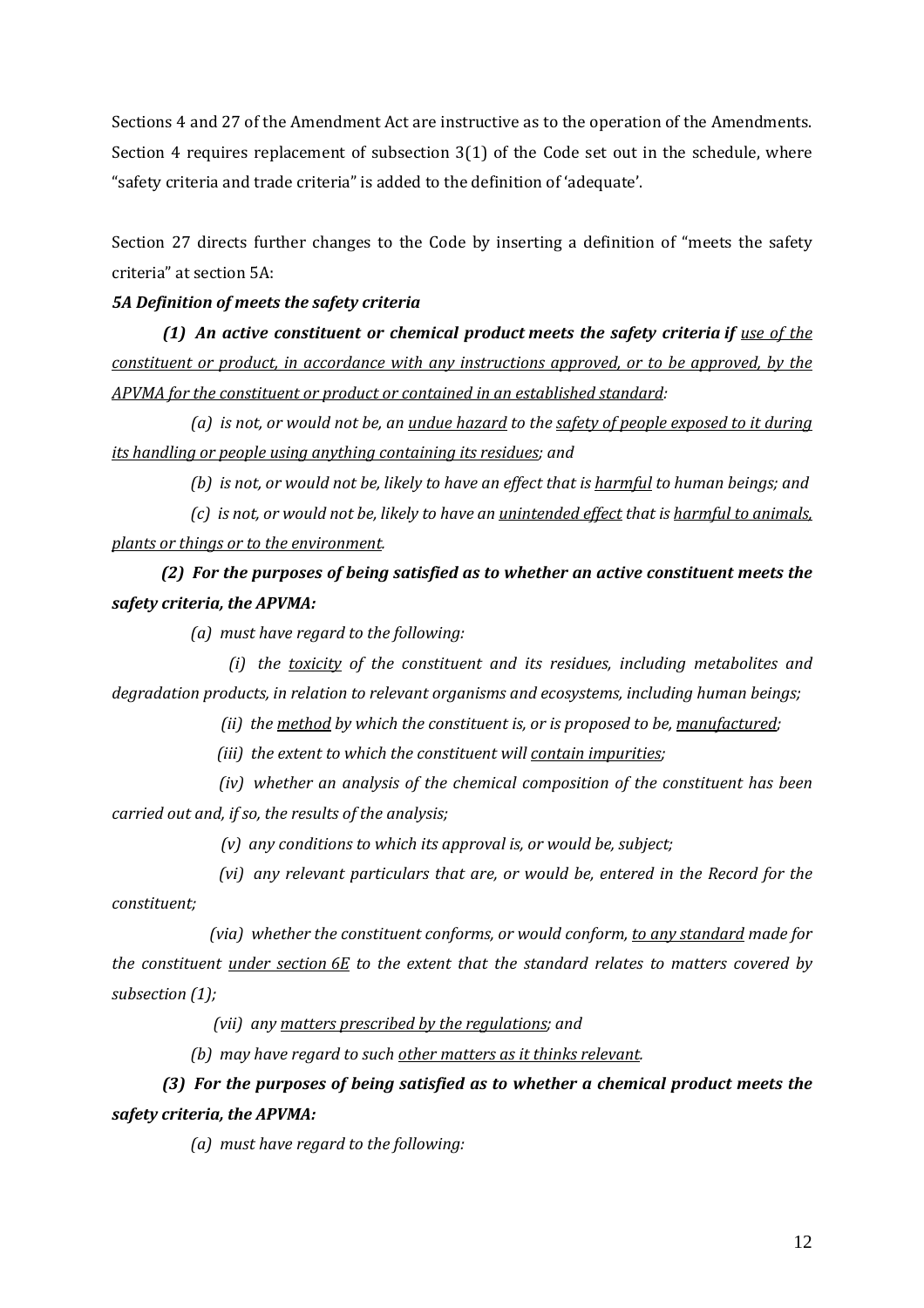*(i) the toxicity of the product and its residues, including metabolites and degradation products, in relation to relevant organisms and ecosystems, including human beings;*

 *(ii) the relevant poison classification of the product under the law in force in this jurisdiction;*

- *(iii) how the product is formulated;*
- *(iv) the composition and form of the constituents of the product;*
- *(v) any conditions to which its registration is, or would be, subject;*
- *(vi) any relevant particulars that are, or would be, entered in the Register for the*

*product;*

 *(via) whether the product conforms, or would conform, to any standard made for the product under section 6E to the extent that the standard relates to matters covered by subsection (1);*

 *(vii) any matters prescribed by the regulations; and*

 *(b) may have regard to one or more of the following:*

 *(i) the acceptable daily intake of each constituent contained in the product;*

 *(ii) any dietary exposure assessment prepared under subsection 82(4) of the Food Standards Australia New Zealand Act 1991 as a result of any proposed variation notified under subsection 82(3) of that Act in relation to the product, and any comments on the assessment given to the APVMA under subsection 82(4) of that Act;*

 *(iii) whether any trials or laboratory experiments have been carried outto determine* the residues of the product and, if so, the results of those trials or experiments and whether those *results show that the residues of the product will not be greater than limits that the APVMA has approved or approves;*

- *(iv) the stability of the product;*
- *(v) the specifications for containers for the product;*
- *(vi) such other matters as it thinks relevant.*

In operative terms, the criteria for safety as set by the Amendment Act is weakened by the use of the words "*is not, or would not be, likely to have an effect"* and similar expressions. This standard does not soundly guarantee that the health and safety of humans, animals and the environment are guaranteed as first priority.

Instead, the APVMA not only have overarching discretion to set the safety criteria and establish standards for the safe use of a product or active constituent by way of approved instruction. Such instructions are known to be ignored by farmers and users of agvet chemicals in times of perceived necessity, to their detriment and as an example of the failure of the regulatory system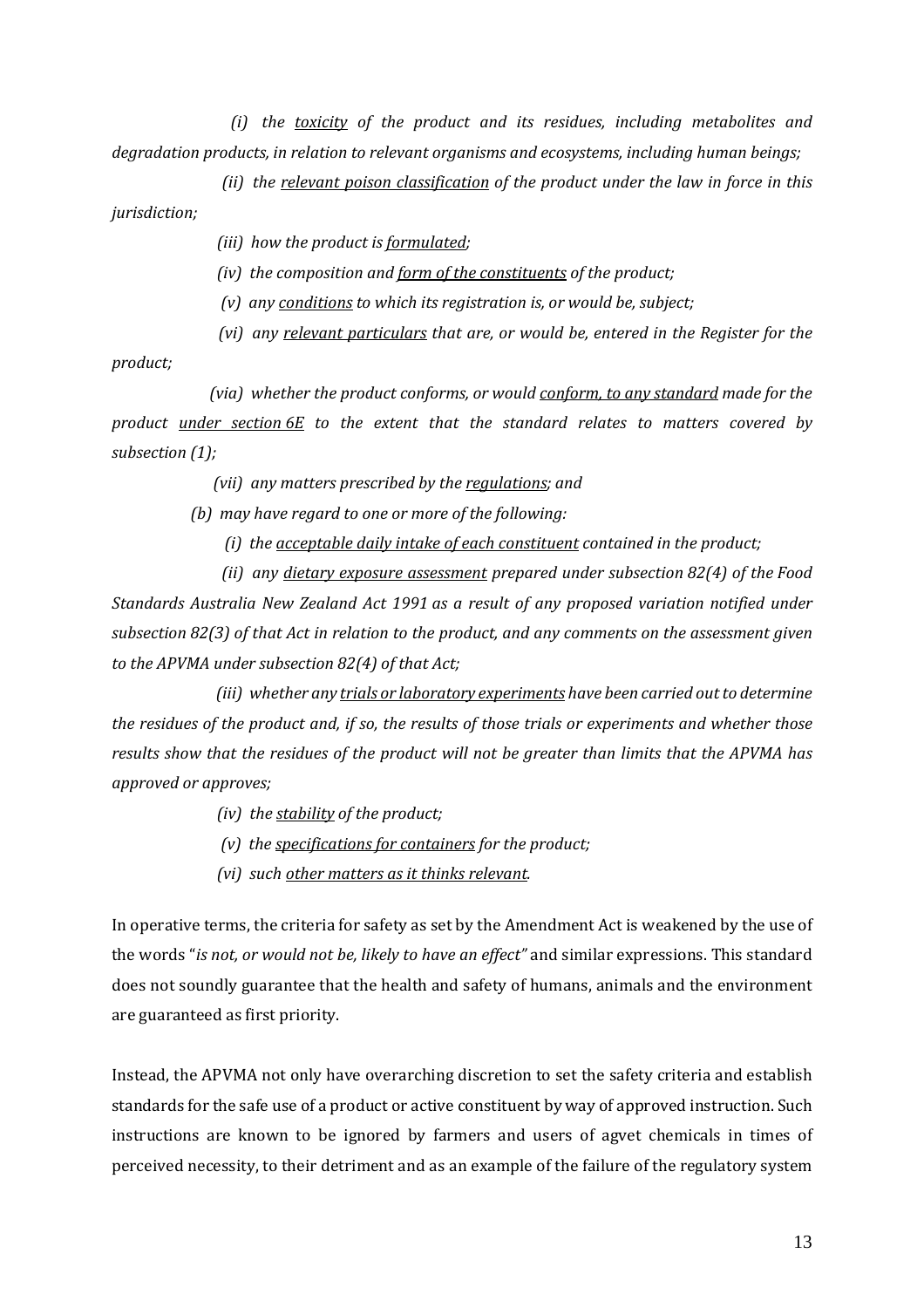to fulfil its obligation to educate. APVMA's discretion is widened further by sections 5A(2)(b) and 5A(3)(b)(vi) which allow the APVMA to consider *any other matters it thinks relevant* which may or may not include the stated priority to enter into domestic and international trade markets, increase trade, increase sales and reduce "burden" on the regulatory system.

Acceptable Daily Intake (ADI) of constituents in products and dietary exposure assessments prepared by FSANZ are increasingly losing credibility due to the rising concerns for pesticides occurring in foods and drinks. Residues have led to adverse health effects and therefore quantified ADIs represent a failure of the APVMA to guarantee safety for humans, animals and the environment.

These rising concerns are due to a plethora of reasons, including but not limited to:

- 1. The evolving field of risk assessment on residues of agvet chemicals in food and growing concern about the development of anti-microbial resistance;<sup>8</sup>
- 2. The reluctance from industry to uptake more appropriate approaches to risk assessment in the form of health-based guidance values (i.e. safe exposure levels) for residues, such as that produced by the FAO/World Health Organisation Expert Committee on Food Additives;
- 3. A failure to link scientific knowledge to statements meaningful to eaters of foods containing residues and users of the agvet chemicals;
- 4. Blind trust in regulatory mechanisms purportedly set up for human health and safety. Most members of the Australian public remain unaware of the risks of agvet chemicals to their bodies, food systems and biodiversity. Largely, members of the public would not find the regulatory system accessible or meaningful; and
- 5. Rising interests in scientific innovation and technological solutions to farming in spite of more resilient answers to food and farming related crises such as regenerative agriculture and agroecology.

<sup>8</sup> Alan Boobis, Carl Cerniglia, Alan Chicoine, Vittorio Fattori, Markus Lipp, Rainer Reuss, Philippe Verger & Angelika Tritscher (2017) Characterizing chronic and acute health risks of residues of veterinary drugs in food: latest methodological developments by the joint FAO/WHO expert committee on food additives, Critical Reviews in Toxicology, 47:10, 889- 903, DOI: [10.1080/10408444.2017.1340259](https://doi.org/10.1080/10408444.2017.1340259)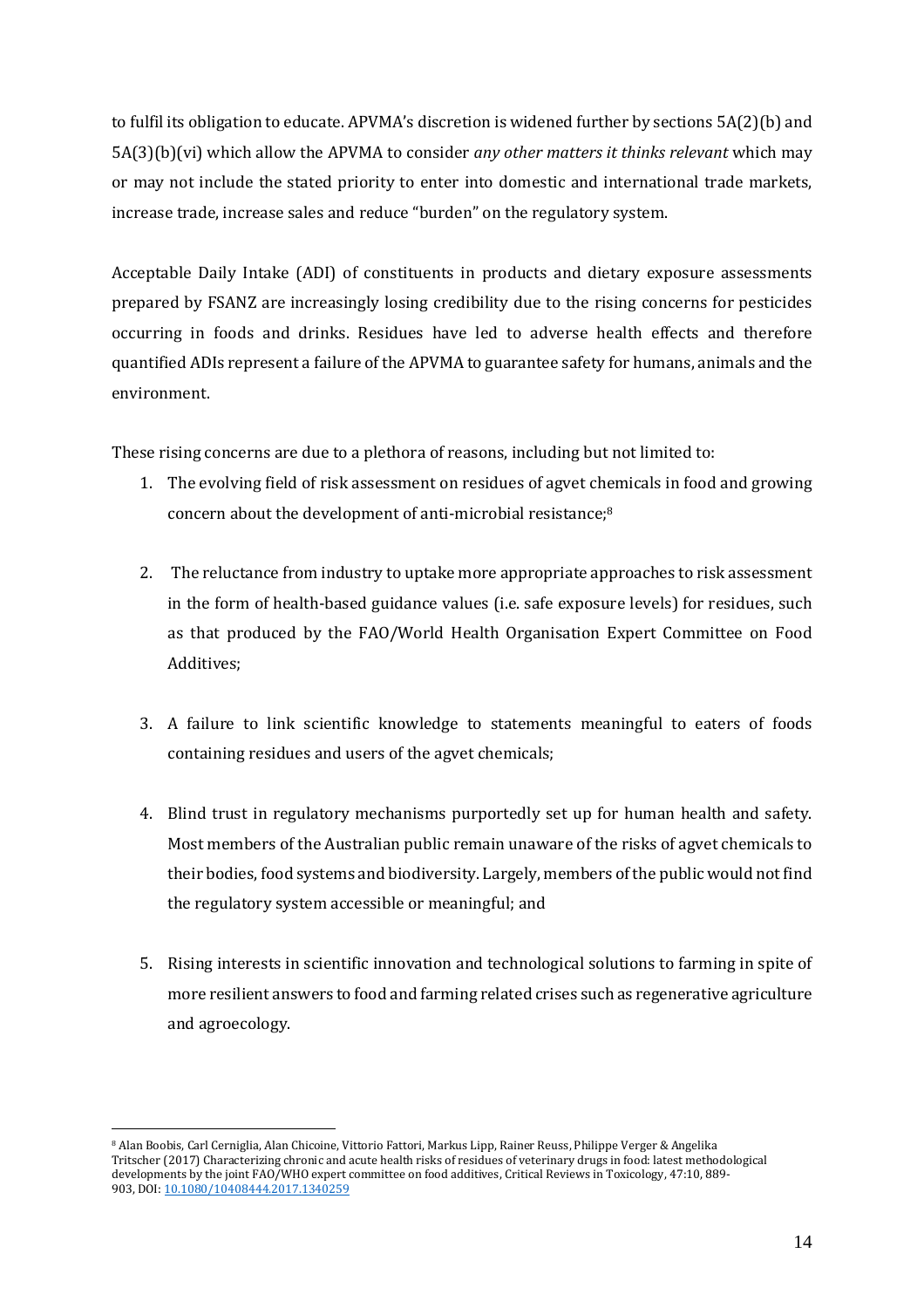AFSA believes that agroecology should be the first strategy for managing undesirable pests, diseases, and weeds. AFSA does not support the continued use of products shown or suspected to have negative impacts on eaters, users, or the environment.

Regulators should take a precautionary approach to residue limits, particularly with regard to unknown synergistic interactions between multiple residues present in food. We also support regular independent reviews of registered chemicals. We endorse an environment and culture of independence within regulatory bodies relating to agvet chemicals.

#### **Recommendation**

That the APVMA guarantee safety by way of stronger legislated safety criteria updated by more appropriate, accurate and precautionary measures of risk and by independent science. The Amendment Act should ensure no likelihood of harm or unintended harm posed by approved, registered and labelled products.

#### **Other matters relevant**

ACIL Allen clarified that the points in the Discussion Paper are a mere guide and that stakeholders may raise other matters relating to the operation of the amendments. AFSA takes this opportunity to make commentary on what our members want to see in the Amendment Act.

#### **The Chemical Re-approval and Re-consideration Process**

We note that the Amendment Act at Division 4 relates to reconsidering approvals and registrations. At section 46, the Code is to set out at section 30 an explanation of Division 4 within a new section, section 29L:

 *(1) This Division provides for reconsideration of approvals and registrations.*

 *(2) The APVMA may invite proposals for reconsideration (section 30), and the APVMA may reconsider an approval or registration at any time (section 31).*

 *(3) Before reconsidering an approval or registration, the APVMA must prepare a work plan (section 31), notify the holder and invite the holder to make a written submission on the reconsideration. The holder will also be required to give the APVMA information relevant to the reconsideration (section 32).*

 *(4) The APVMA may inform any person that the APVMA proposes to reconsider, or is reconsidering, the approval or registration and invite written submissions (section 32).*

 *(5) The APVMA may require the holder to conduct trials or experiments or provide information or samples for the purposes of the reconsideration (section 33).*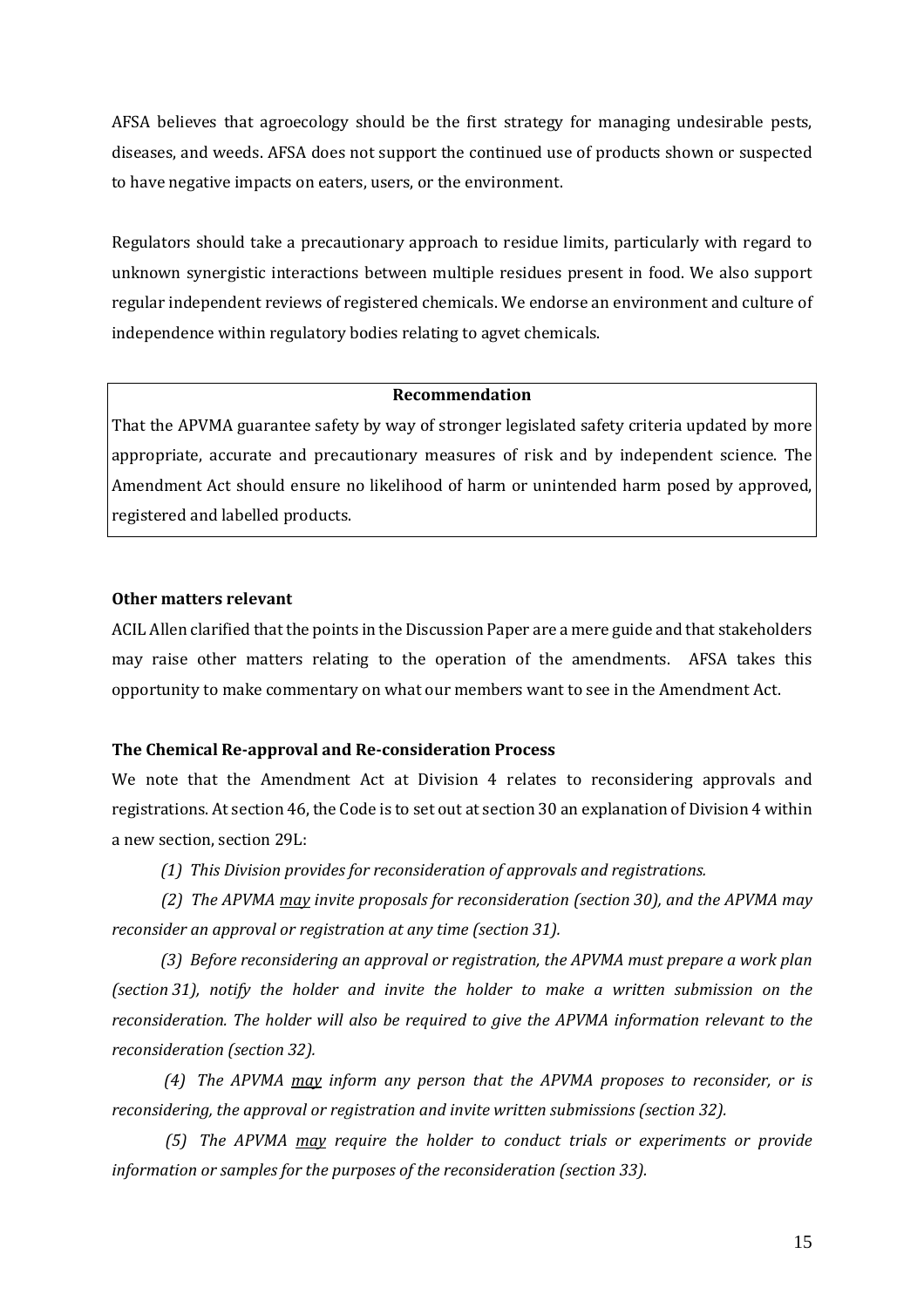AFSA notes the operation of this Amendment permits that the APVMA "may" reconsider active constituents and approved products. The reconsideration and re-approval process is thus optional rather than compulsory as intended by the Amendments. We reject such a discretion to be left to a regulatory body which has been shown to have problematic regulatory culture and has failed to guarantee health and safety of farmers, domestic and non-domesticated animals, farmland and the biodiversity of Australia.

ACIL Allen and the Department ought to refer to the many countries where reconsideration processes have led to the ban of pesticides. For example this review should refer to a list by [Baum](https://www.baumhedlundlaw.com/toxic-tort-law/monsanto-roundup-lawsuit/where-is-glyphosate-banned/) Hedlund Aristei and [Goldman](https://www.baumhedlundlaw.com/toxic-tort-law/monsanto-roundup-lawsuit/where-is-glyphosate-banned/) Law in the US of countries that have issued outright bans on glyphosate, imposed restrictions or have issued statements of intention to ban or restrict glyphosate-based herbicides.<sup>9</sup>

#### **Recommendation**

Reinstate the Chemical Re-approval and Re-registration Scheme in order to implement a rigorous and precautionary process for reviewing latest scientific data on the safety of all agvet chemicals, every 15 years (as is required in the US and EU). This scheme was introduced by the Gillard government, but was repealed by the *Agricultural and Veterinary Chemicals Legislation Amendment (Removing Re-approval and Re-registration) Bill 2014.* We oppose APVMA's government-funded business project to fast-track or streamline APVMA's assessment process for selected applications.<sup>10</sup>

#### **Final points**

 $\overline{a}$ 

Our submission has outlined the need for the Amendment Act to re-organise the Code appropriately and according to its stated priority to health and safety. We reinforce that from our observations and as a number of our members are applicants and users of regulated products, APVMA has not provided certainty for health and safety because of current threats to crop protection, the farming sector, communities, animal health, and biodiversity, and therefore to Australia's food sovereignty.

The operation ofthe Amendment Act affects all users and beneficiaries' rights to food sovereignty, to a clean and healthy environment and to prior informed consent in relation to our food. As a

<sup>9</sup> <https://www.baumhedlundlaw.com/toxic-tort-law/monsanto-roundup-lawsuit/where-is-glyphosate-banned/> 10 Self-pack applications may be eligible for fast-tracking, as supported and funded by the Australian Government's [Agricultural](https://apvma.gov.au/node/18911)  [Competitiveness White Paper](https://apvma.gov.au/node/18911) .